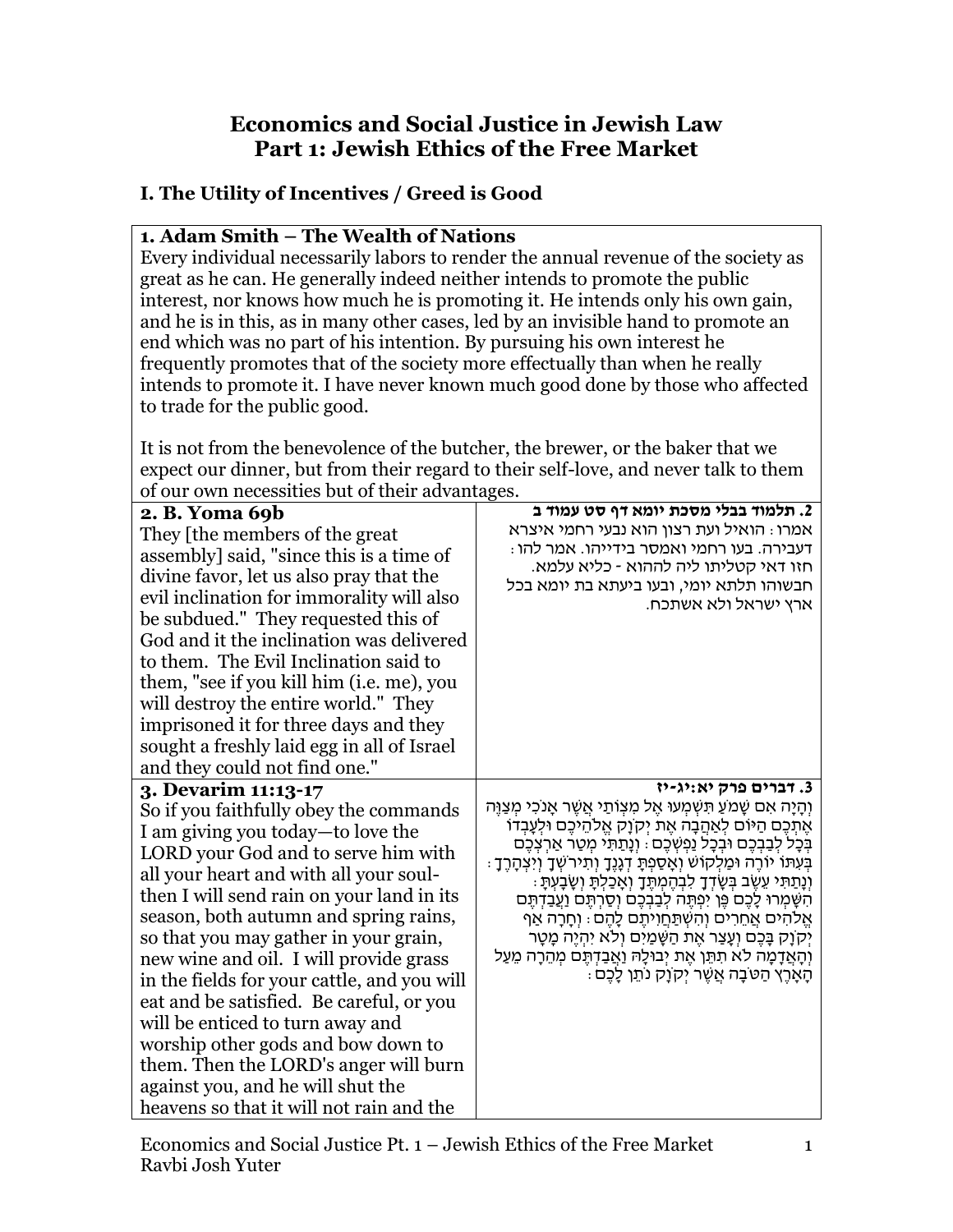| ground will yield no produce, and you   |  |
|-----------------------------------------|--|
| will soon perish from the good land the |  |
| LORD is giving you.                     |  |

## **II. Free to Choose**

| 4. Devarim 30:19                                                                                                                                                                                                                                                                                                                                                                                                                                                                                                                                                                                                                                                                                                                                                                                                                                                                                                                                                                                                                                                                                                                                                                                                                                                                                                        | 4. דברים פרק ל:יט<br>הַעִידֹתִי בָּבֵם הַיּוֹם אֶת הַשָּׁמַיִם וְאֶת הָאָרֶץ הַחַיִּים                                                                                                                                                                                                                                                                                                                                                                                                                                                                                                                                                                                                                                                                                                           |
|-------------------------------------------------------------------------------------------------------------------------------------------------------------------------------------------------------------------------------------------------------------------------------------------------------------------------------------------------------------------------------------------------------------------------------------------------------------------------------------------------------------------------------------------------------------------------------------------------------------------------------------------------------------------------------------------------------------------------------------------------------------------------------------------------------------------------------------------------------------------------------------------------------------------------------------------------------------------------------------------------------------------------------------------------------------------------------------------------------------------------------------------------------------------------------------------------------------------------------------------------------------------------------------------------------------------------|--------------------------------------------------------------------------------------------------------------------------------------------------------------------------------------------------------------------------------------------------------------------------------------------------------------------------------------------------------------------------------------------------------------------------------------------------------------------------------------------------------------------------------------------------------------------------------------------------------------------------------------------------------------------------------------------------------------------------------------------------------------------------------------------------|
| This day I call heaven and earth as                                                                                                                                                                                                                                                                                                                                                                                                                                                                                                                                                                                                                                                                                                                                                                                                                                                                                                                                                                                                                                                                                                                                                                                                                                                                                     | וְהַמְּוֶת נָתַתִּי לְפָנֶיךָ הַבְּרָכָה וְהַקְלָלָה וּבָחַרְתָּ בַּחַיִּים                                                                                                                                                                                                                                                                                                                                                                                                                                                                                                                                                                                                                                                                                                                      |
| witnesses against you that I have set                                                                                                                                                                                                                                                                                                                                                                                                                                                                                                                                                                                                                                                                                                                                                                                                                                                                                                                                                                                                                                                                                                                                                                                                                                                                                   | לְמַעַן תּחְיֶה אַתָּה וְזַרְעֶךָ                                                                                                                                                                                                                                                                                                                                                                                                                                                                                                                                                                                                                                                                                                                                                                |
| before you life and death, blessings and                                                                                                                                                                                                                                                                                                                                                                                                                                                                                                                                                                                                                                                                                                                                                                                                                                                                                                                                                                                                                                                                                                                                                                                                                                                                                |                                                                                                                                                                                                                                                                                                                                                                                                                                                                                                                                                                                                                                                                                                                                                                                                  |
|                                                                                                                                                                                                                                                                                                                                                                                                                                                                                                                                                                                                                                                                                                                                                                                                                                                                                                                                                                                                                                                                                                                                                                                                                                                                                                                         |                                                                                                                                                                                                                                                                                                                                                                                                                                                                                                                                                                                                                                                                                                                                                                                                  |
|                                                                                                                                                                                                                                                                                                                                                                                                                                                                                                                                                                                                                                                                                                                                                                                                                                                                                                                                                                                                                                                                                                                                                                                                                                                                                                                         |                                                                                                                                                                                                                                                                                                                                                                                                                                                                                                                                                                                                                                                                                                                                                                                                  |
| curses. Now choose life, so that you and<br>your children may live<br>5. B. Bava Metzia 51a<br>R. 'Anan said: I was told on Samuel's<br>authority: If one says to his neighbor.<br>'[I agree to this sale] on condition that<br>you have no claim of overreaching<br>against me,' then he can prefer no<br>claim of overreaching against him. [But<br>if he stipulates,] 'on condition that<br>there is no overreaching therein', then<br>[in case of deceit] a charge of<br>imposition can be preferred.<br>An objection is raised: If one trades on<br>trust, or if one says to his neighbor.<br>[This sale is] on condition that you<br>have no claim of overreaching against<br>me,' then he has no claim of<br>overreaching against him. Now,<br>according to Rav, who maintained, 'My<br>ruling agrees even with R. Judah.' who<br>is the authority for this? $-$ Said Abaye:<br>It is clear [therefore] that Rav's ruling<br>agrees with R. Meir [only], and<br>Samuel's with R. Judah. Rava said:<br>There is no difficulty; one refers to a<br>general [condition]; the other to a<br>particular [stipulation]. As it has been<br>taught: When is this said? Of a general<br>[condition]. But if one explicitly states<br>[that he is overcharging], [e.g.,] if the<br>vendor said to the vendee, 'I know that | 5. תלמוד בבלי מסכת בבא מציעא דף נא עמוד ב<br>: אמר רב ענן, לדידי מפרשא לי מיניה דמר שמואל<br>האומר לחבירו על מנת שאין לך עלי אונאה - אין<br>לו עליו אונאה, על מנת שאין בו אונאה - הרי יש<br>בו אונאה. - מיתיבי : הנושא והנותן באמנה,<br>והאומר לחבירו על מנת שאין לך עלי אונאה - אין<br>לו עליו אונאה. - לרב דאמר : אנא דאמרי אפילו<br>לרבי יהודה, הא מניי - אמר אביי : מחוורתא רב<br>אמר כרבי מאיר, ושמואל דאמר כרבי יהודה. -<br>- רבא אמר : לא קשיא ; כאן - בסתם, כאן<br>במפרש. דתניא : במה דברים אמורים - בסתם,<br>אבל במפרש, מוכר שאמר ללוקח : חפץ זה שאני<br>מוכר לך במאתים, יודע אני בו שאינו שוה אלא<br>מנה, על מנת שאין לך עלי אונאה - אין לו עליו<br>אונאה. וכן לוקח שאמר למוכר : חפץ זה שאני<br>לוקח ממך במנה, יודע אני בו ששוה מאתים, על<br>מנת שאין לך עלי אונאה - אין לו עליו אונאה |
| this article, which I sell you for two                                                                                                                                                                                                                                                                                                                                                                                                                                                                                                                                                                                                                                                                                                                                                                                                                                                                                                                                                                                                                                                                                                                                                                                                                                                                                  |                                                                                                                                                                                                                                                                                                                                                                                                                                                                                                                                                                                                                                                                                                                                                                                                  |
| hundred zuz, is only worth one                                                                                                                                                                                                                                                                                                                                                                                                                                                                                                                                                                                                                                                                                                                                                                                                                                                                                                                                                                                                                                                                                                                                                                                                                                                                                          |                                                                                                                                                                                                                                                                                                                                                                                                                                                                                                                                                                                                                                                                                                                                                                                                  |
| hundred, but I sell it to you on                                                                                                                                                                                                                                                                                                                                                                                                                                                                                                                                                                                                                                                                                                                                                                                                                                                                                                                                                                                                                                                                                                                                                                                                                                                                                        |                                                                                                                                                                                                                                                                                                                                                                                                                                                                                                                                                                                                                                                                                                                                                                                                  |
| condition that you have no claim of                                                                                                                                                                                                                                                                                                                                                                                                                                                                                                                                                                                                                                                                                                                                                                                                                                                                                                                                                                                                                                                                                                                                                                                                                                                                                     |                                                                                                                                                                                                                                                                                                                                                                                                                                                                                                                                                                                                                                                                                                                                                                                                  |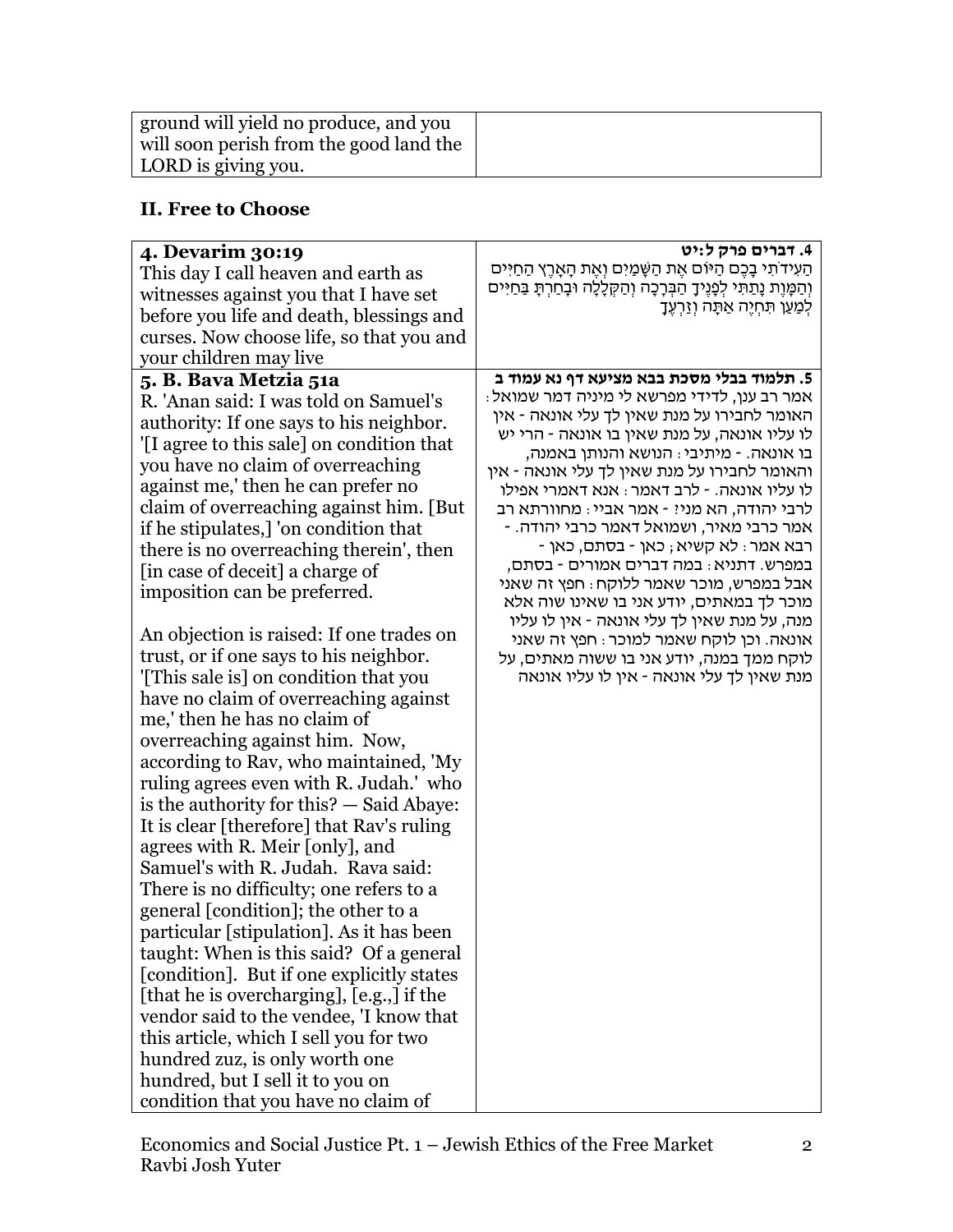### **III. Market Conditions – Supply and Demand**

#### **7. B. Ta'anit 19a-b**

What is the nature of the plague of drought? RavJudah said in the name of Rav: A plague which leads to scarcity. R. Nahman said: When [grain] has to be transported by river [from one city to another] it is drought, but when it has to be brought [overland] from one province to another it is famine. R. Hanina said: If a se'ah of grain costs one sela' and is obtainable it is drought; but if four se'ahs cost a sela' but are not easily obtainable, then it is a famine. R. Johanan added: This holds good only when money is cheap and food dear,

#### **.7 תלמוד בבלי מסכת תענית דף יט עמוד א-ב**

מאי מכת בצורת? אמר רב יהודה אמר רב: מכה המביאה לידי בצורת. אמר רב נחמן: נהרא אנהרא - בצורתא, מדינתא אמדינתא - כפנא. ואמר רבי חנינא: סאה בסלע ושכיחא - בצורתא, ארבעה ולא שכיחא - כפנא. אמר רבי יוחנן: לא שנו אלא בזמן שהמעות בזול ופירות ביוקר, אבל מעות ביוקר ופירות בזול - מתריעין עליה מיד. דאמר רבי יוחנן: נהירנא כד הוו קיימי ארבעה סאין בסלע והוו נפישי נפיחי כפן בטבריא, מדלית איסר.